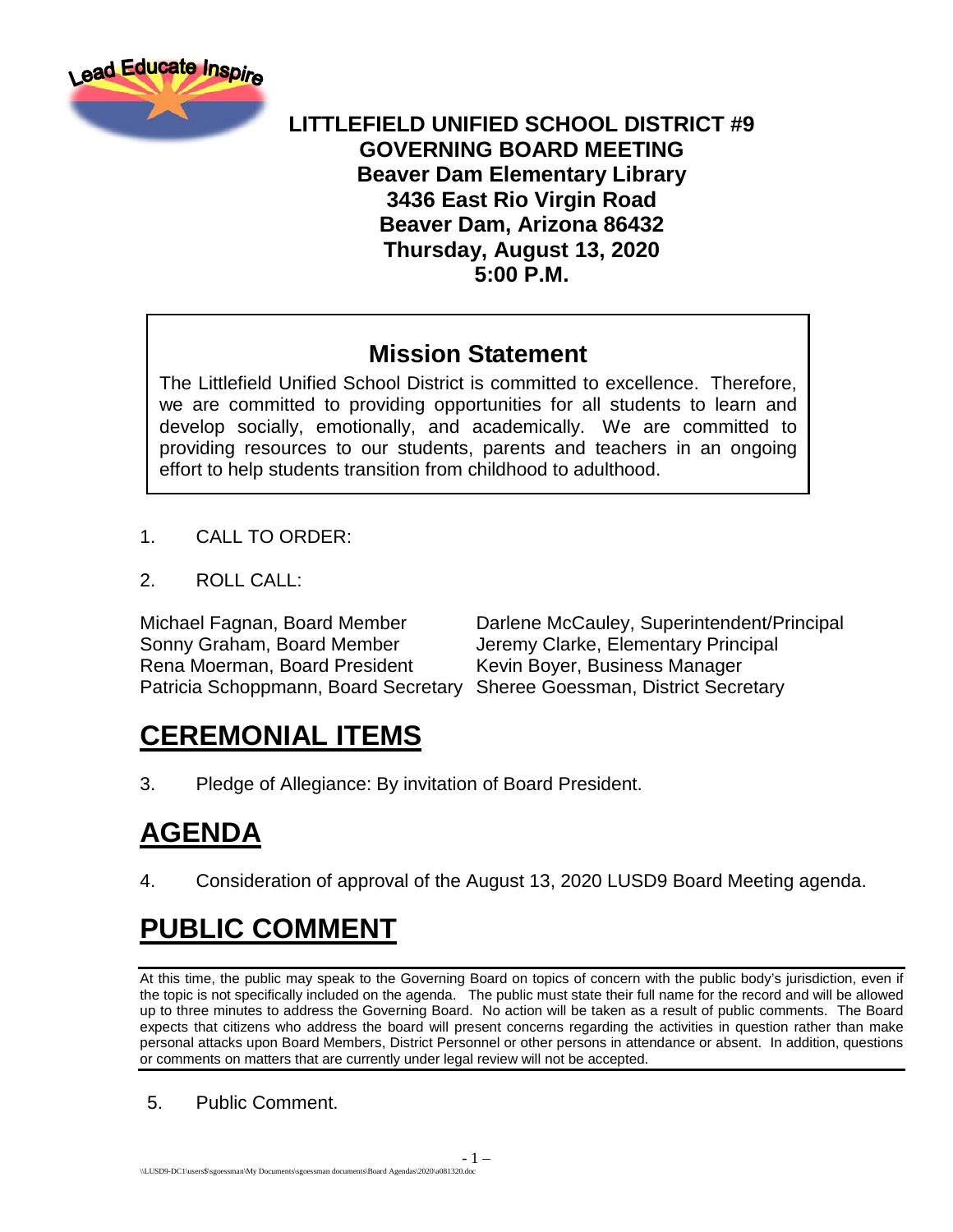

### **INFORMATION AND DISCUSSION:**

- 6. Mr. Boyer, Business Manager.
	- a. Student Activity Account Balance.
	- b. Food Service Financial.
	- c. Budget Update
	- d. Other
- 7. Jeremy Clarke, Elementary Principal
	- a. School Update.
	- b. Other
- 8. Mrs. McCauley, Superintendent/Principal
	- a. School Update.
	- b. Recognition.
		- i. Rotary Club of Mesquite Nevada Masks
	- c. Other.
- 9. Board Reports.
	- a. Other

### **CONSENT AGENDA**

Approval of Routine Orders of Business. Documentation concerning the matters on the Consent Agenda may be reviewed at the Littlefield Unified School District Office, located at 3490 East Rio Virgin Road, Beaver Dam, Arizona. Any Board Member may request an item be pulled off the agenda for further discussion.

- 10. Consideration of approval of the July 9, 2020 Governing Board Meeting Minutes and the July 20, 2020 Special Board Meeting Minutes.
- 11. Consideration of approval of Vouchers:
	- a. LUSD9 Payroll Vouchers: 02/2102, 03/2103, 04/2104.
	- b. LUSD9 Vouchers: 1025, 1026, and 1001.
	- c. Stipends
		- i. Angie Snell: Food Service Training & Student Registration.
		- ii. Beverly Tsinnijinnie: Bus Driver Training.
		- iii. Celia Hoggard: PowerSchool Training & Student Registration.
		- iv. Consuelo Avila: Food Service Training & Student Registration.
		- v. Elizabeth Hermosillo: Student Registration
		- vi. Genie Stanfield: Task Force Distance Learning Plan.
		- vii. Jeanie Duffy: Food Service Training & Student Registration.
		- viii. Mike Allen: Task Force Distance Learning Plan.
		- ix. Savanna Gonzales: Task Force Distance Learning Plan.
		- x. Tonya Snyder: Task Force Distance Learning Plan.
		- xi. Wende Wolfe-Perez: PowerSchool Scheduling/Training, Student Registration, and Task Force Distance Learning Plan.

(Members of the public may view the content of the vouchers 24 hours prior to the board meeting in the district office.)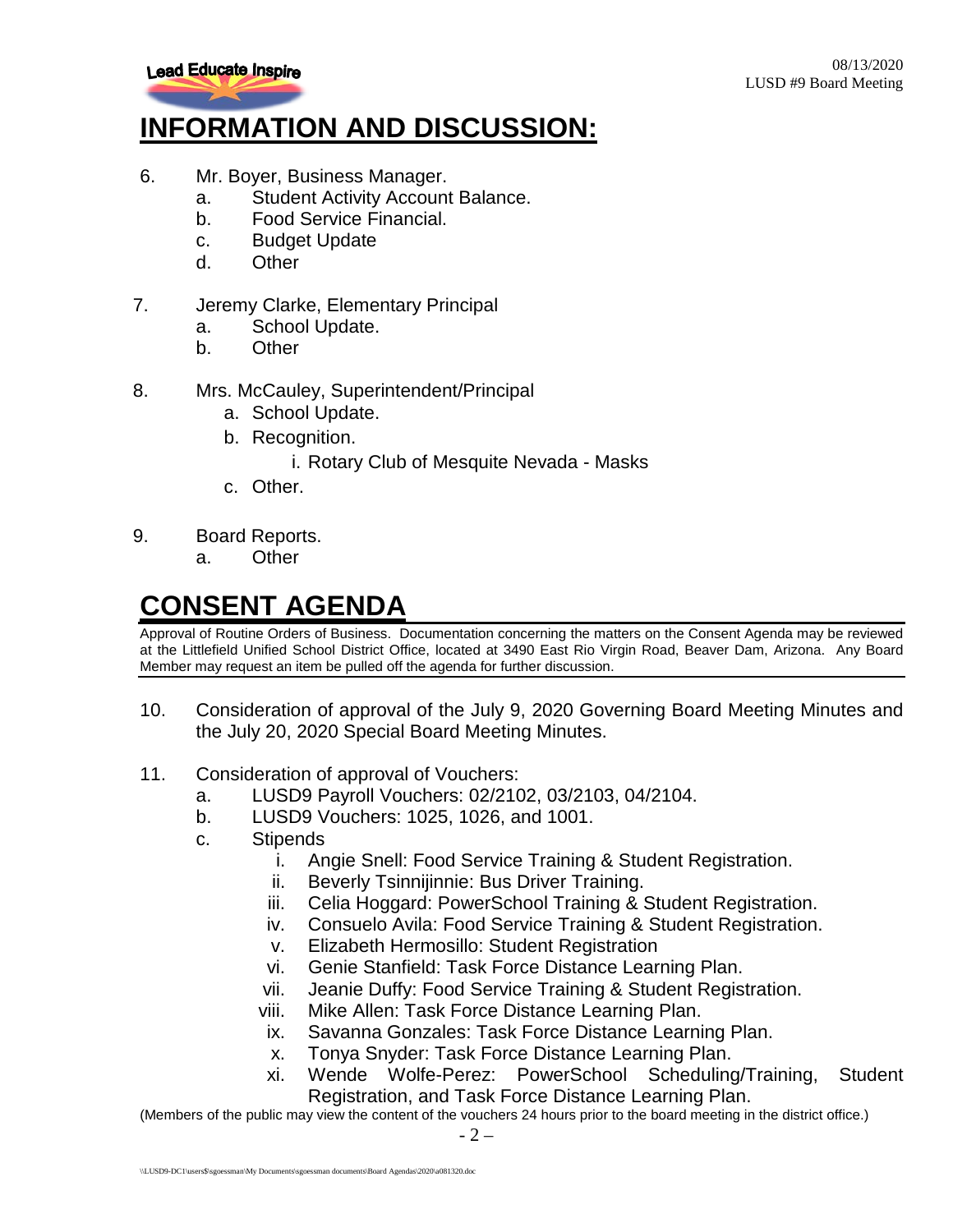

12. Consideration of approval of FY 2020/2021 Certified and Classified Personnel, Substitute Personnel, and Coaches per the attached list, including the following:

| <b>Name</b>     | <b>Position</b>             | <b>Effective</b><br><b>Date</b> |
|-----------------|-----------------------------|---------------------------------|
| Duffy, Jeanie   | <b>Food Service Lead</b>    | 07/01/2020                      |
| Snell, Angilque | Food Service Secretary/Cook | 07/01/2020                      |
| Zarate, Isela   | <b>Elementary Teacher</b>   | 08/06/2020                      |

13. Consideration of the following staff resignations/terminations:

| Name        | <b>Position Location</b> | <b>Last Day</b>      |
|-------------|--------------------------|----------------------|
| Wilson, Tia | School Aide (6 Hour)     | <b>Never Started</b> |

#### **ACTION ITEMS AND/OR DISCUSSION**

- 14. Consideration of approval of approving a fee for the Pre-School Program up to \$608 a month.
- 15. Discussion and direction regarding Professional/Support Staff Donation of Sick Leave.
- 16. Consideration of approval of Resolution to apply for a line of credit with Wells Fargo.
- 17. Consideration of first reading of the following policies:
	- a. IHA Basic Instructional Program
	- b. KB- Parent Involvement in Education
- 18. Discussion and possible action regarding the following COVID Related issues:
	- a. Start of in-person learning.
	- b. Waivers and acknowledgements.
	- c. Employee acknowledgement of responsibilities for maintenance of pay (Exempt and Non-Exempt Employees)
	- d. Parent Letter to comply with Executive Order.
	- e. Resolution to comply with Executive Order.
- 19. Consideration and possible action to appoint a Governing Board Member to represent Littlefield Unified School District #9 as the district delegate to the Arizona School Boards Association delegate assembly on October 17, 2020.
- 20. Governing Board to discuss and may consider action to approve the Arizona School Boards Association's (ASBA) draft 2021 Political Agenda, and, direct the District's delegate to the ASBA delegate assembly to represent the Board's determined position.